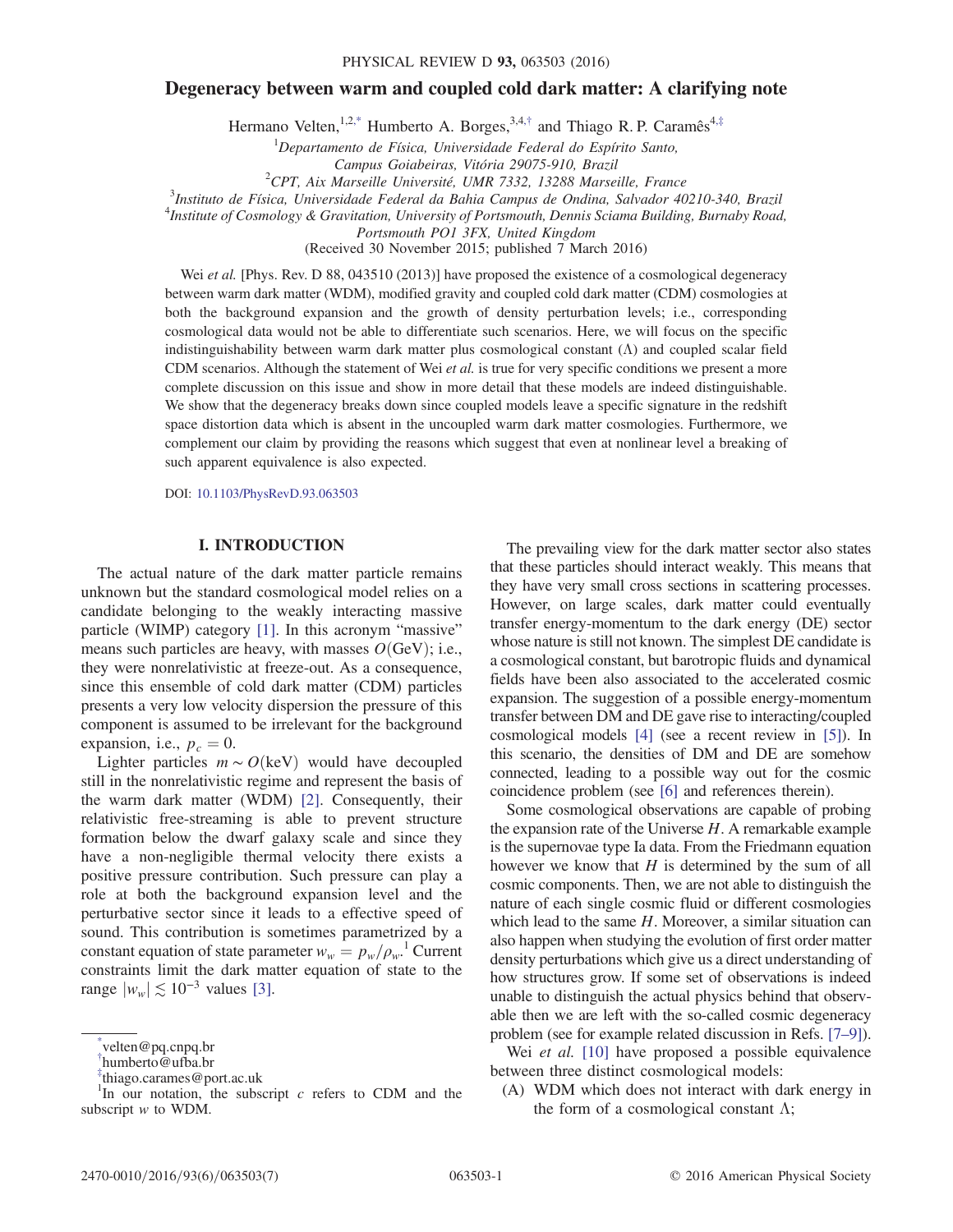- (B) CDM coupled to a scalar dark energy field;
- (C) A CDM model driven by a modified gravity theory parametrized in terms of an effective gravitational coupling  $G_{\text{eff}}$ .

In comparison to the minimal standard ΛCDM cosmology, both models have one additional degree of freedom. Namely, model A has the constant equation of state parameter of WDM  $w_w$ , model B has the coupling Q between dark matter and the scalar field dark energy, and model C has the constant effective gravitational coupling  $G<sub>eff</sub>$ . Reference [\[10\]](#page-5-7) argues that by setting the same background expansion  $H$  and the same density contrast  $\delta$  in such models, one can find an exact mapping between quantities in both models. Therefore, once one satisfies such mapping, cosmological data for the background expansion and the growth history would not be able to differentiate specific signatures of WDM particles, dark matter–dark energy coupling or modified gravity. Such a claim has also motivated further investigations [\[11\]](#page-5-8).

We do not focus here on the possible degeneracy involving modified gravity scenarios since this discussion also relies on screening mechanisms to recover the success of general relativity in local tests. In any case, we follow recent literature and we support the idea that modified gravity models can be distinguishable from other cosmologies, more specifically, interacting cosmologies [\[12,13\]](#page-5-9).

The purpose of this work is twofold: (1) to extend the analysis of Ref. [\[10\]](#page-5-7) and to enrich the discussion on the degeneracy between ΛWDM and coupled CDM scenarios and (2) to identify specific cosmological signatures which are able to break such degeneracy. We anticipate that the proposed degeneracy breaks down at linear and nonlinear levels.

In the next section we review the basic dynamics presented in Ref. [\[10\]](#page-5-7) as well as their main outcomes. In Sec. [III](#page-2-0) we present in each subsection one argument advocating that the models A and B can be in fact distinguishable. In Sec. [IV,](#page-4-0) we also provide an analysis concerning the nonlinear clustering to reinforce our viewpoint. We conclude in the final section.

## II. WARM DARK MATTER AND COUPLED DARK MATTER: DYNAMICS

Let us introduce a more general dynamics associated to model A in which the Universe contains only WDM and dark energy. Hence, the Friedmann equation reads

$$
3H^2 = \kappa^2(\rho_w + \rho_{de}),\tag{1}
$$

where  $\kappa^2 = 8\pi G$ . Since there is no interaction between such components

$$
\dot{\rho}_w + 3H(\rho_w + p_w) = 0 \tag{2}
$$

$$
\dot{\rho}_{de} + 3H(\rho_{de} + p_{de}) = 0, \qquad (3)
$$

where the equation of state parameter of a fluid  $w = p/\rho$ can even be a function of time. However, in standard cosmology one has for CDM  $w_c = 0$  and for relativistic fluids  $w_r = 1/3$ . Restricting to model A,  $w_w$  will be a free constant and  $w_{de} = -1$ .

<span id="page-1-0"></span>At first order, subhorizon density perturbations  $\delta = \delta \rho / \rho$ in the matter fluid obey

$$
\delta_w'' + \left[2 - 3(2w_w - c_{ad}^2) + \frac{H'}{H}\right] \delta_w'
$$
  
=  $\frac{3}{2} \Omega_w \delta_w \left(1 - 6c_{ad}^2 + 8w_w - 3w_w^2 + \frac{k^2 c_{\text{eff}}^2}{a^2 H^2}\right).$  (4)

where the symbol  $\prime$  (prime) means derivative with respect to ln a. The effective speed of sound has been defined as  $c_{\text{eff}}^2 = \delta p / \delta \rho$ . For adiabatic fluids this quantity reads  $c_{\text{eff}}^2 = c_{ad}^2 = p'/\rho'$ . In model A,  $c_{\text{eff}}^2 = w_w$ . We have also defined the fractionary energy density such as  $\Omega_w =$  $\kappa^2 \rho_w/3H^2$ .

Now we describe model B with more details. For the scalar field dynamics  $\phi$ , its energy density and pressure are, respectively,

$$
\hat{\rho}_{\phi} = \frac{\dot{\phi}^2}{2} + V(\phi) \quad \text{and} \quad \hat{p}_{\phi} = \frac{\dot{\phi}^2}{2} - V(\phi), \qquad (5)
$$

where the symbol  $\hat{ }$  (hat) refers to quantities belonging to model B. A specific scalar field dynamics corresponds to a choice of the potential  $V(\phi)$ . Then, the corresponding Friedmann equations read

$$
3\hat{H}^2 = \kappa^2 (\hat{\rho}_c + \hat{\rho}_\phi). \tag{6}
$$

An interaction between dark matter and dark energy corresponds to a source term in their energy conservation equations. More specifically, and for the purposes of our work, we present here the coupling adopted by Amendola [\[14\]](#page-5-10) which was used in [\[10\]:](#page-5-7)

$$
\dot{\hat{\rho}}_c + 3H(\hat{\rho}_c + p_c) = -\kappa Q \hat{\rho}_c \dot{\phi},\tag{7}
$$

$$
\dot{\hat{\rho}}_{\phi} + 3H(\hat{\rho}_{\phi} + p_{\phi}) = \kappa \mathcal{Q}\hat{\rho}_c \dot{\phi}.
$$
 (8)

The new degree of freedom of the model is encoded in the dimensionless arbitrary function  $Q \equiv Q(\phi)$ .

The dynamics of the coupled scalar field to CDM is therefore determined by

$$
\ddot{\phi} + 3\hat{H}\dot{\dot{\phi}} + \frac{dV}{d\phi} = \kappa Q \hat{\rho}_c.
$$
 (9)

<span id="page-1-1"></span>For the subhorizon  $(k/H \gg 1)$  perturbative dynamics of the coupled CDM component we have [\[15\]](#page-5-11)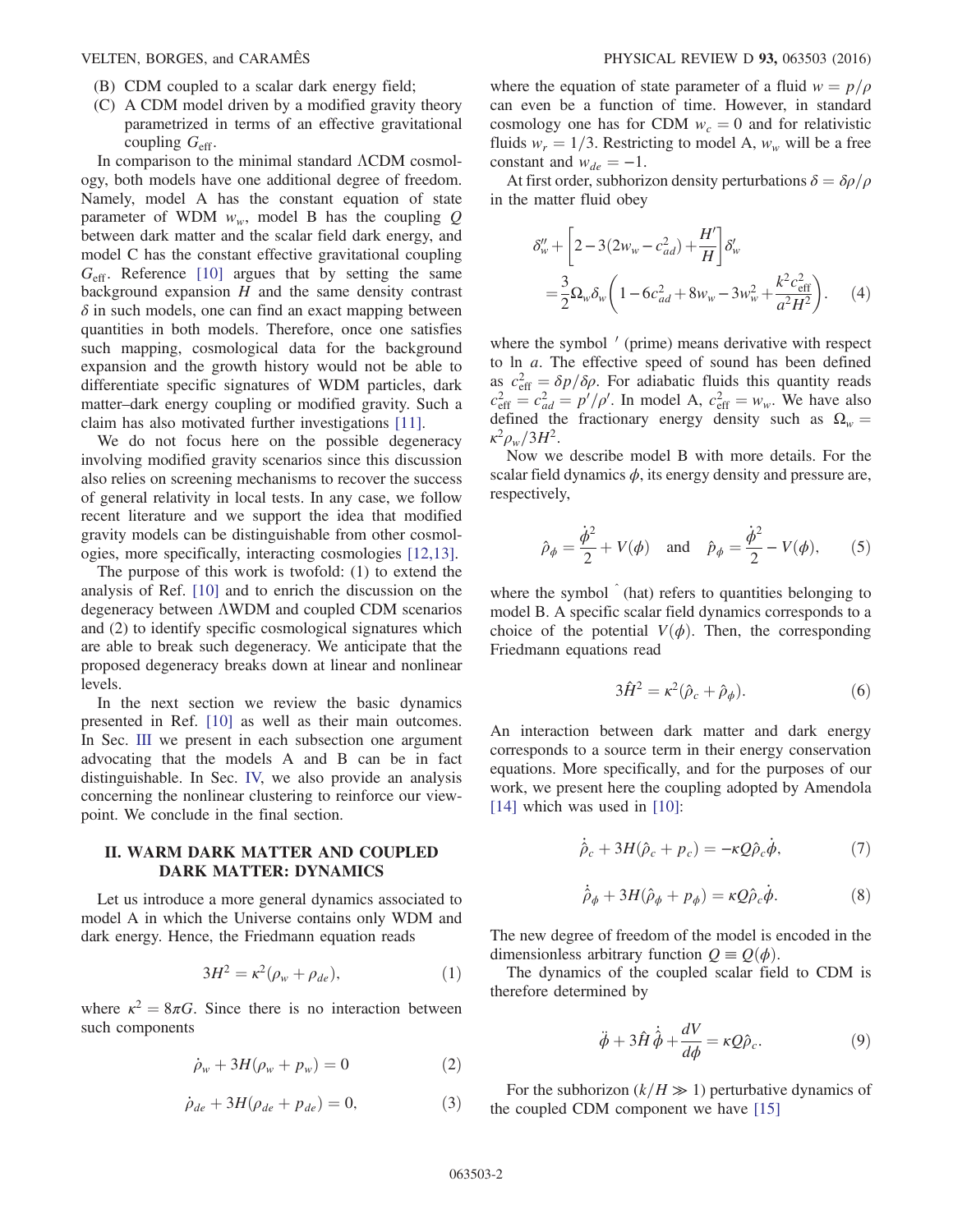DEGENERACY BETWEEN WARM AND COUPLED COLD DARK … PHYSICAL REVIEW D 93, 063503 (2016)

$$
\hat{\delta}''_c + \left(2 + \frac{\hat{H}'}{H} - \kappa Q \phi'\right) \hat{\delta}'_c = \frac{3}{2} (1 + 2Q^2) \hat{\Omega}_c \hat{\delta}_c.
$$
 (10)

Let us review the results of Ref. [\[10\]](#page-5-7) which are related to the equivalence between a ΛWDM scenario and the coupled CDM described in the last section. The ΛWDM model has been assumed to possess the parameters  $\Omega_{w0} = 0.28$ ,  $w_w = \text{const}$  and, of course,  $w_{de} = -1$ .

The main argument of Wei et al. is that by demanding the same background expansion and structure growth history, i.e.,

$$
H = \hat{H} \quad \text{and} \quad \delta_w = \hat{\delta}_c,\tag{11}
$$

there is an exact mapping between the quantities in both models. From adopting that  $H = \hat{H}$  they found

$$
(\kappa \phi')^2 = -3\hat{\Omega}_c - 2\frac{\hat{H}'}{\hat{H}}\tag{12}
$$

$$
\kappa \mathcal{Q}\phi' = -3 - 2\frac{\hat{H}'}{\hat{H}} - \frac{\hat{\Omega}_c'}{\hat{\Omega}_c},\tag{13}
$$

which combined produce an expression for Q. The function  $\Omega_c$  is not yet known and should be in general different from the WDM density  $\Omega_w$ . Then, by assuming  $\delta = \hat{\delta}_c$  it is possible to find a first order differential equation for  $\Omega_c$ [Eq.  $(32)$  of [\[10\]](#page-5-7)]. According to Ref. [\[10\],](#page-5-7) by comparing  $(4)$ and [\(10\),](#page-1-1) and taking the subhorizon limit  $(k/H \gg 1)$  of the former, one finds

<span id="page-2-1"></span>
$$
\left[3(2w_w - c_{ad}^2) + 3 + 2\frac{\hat{H}'}{\hat{H}} + \frac{\hat{\Omega}_c'}{\hat{\Omega}_c}\right]\delta'_w
$$
  
=  $\frac{3}{2}\delta_w[\hat{\Omega}_c(1 + 2Q^2) - \Omega_w(1 - 6c_{ad}^2 + 8w_w - 3w_w^2)].$  (14)

Notice that if  $w_w$  and  $\Omega_{w0}$  are specified we can obtain  $\delta_w$ from Eq. [\(4\)](#page-1-0) and therefore  $\Omega_c$  is found after integration of the above equation.

Here we point out a drawback in the analysis of Ref. [\[10\]](#page-5-7). Since WDM has a non-negligible  $c_{\text{eff}}^2$  the  $k^2$ -dependence in Eq. [\(4\)](#page-1-0) cannot be eliminated as it was claimed. Equation [\(14\)](#page-2-1) is therefore formally wrong because of the missing  $c_{\text{eff}}^2 k^2$  term which should be indeed present in the subhorizon limit of [\(4\)](#page-1-0).

# <span id="page-2-0"></span>III. DISTINGUISHING COUPLED QUINTESSENCE CDM FROM ΛWDM

We have shown in the last section that the determination of  $\hat{\Omega}_c$  according to [\(14\)](#page-2-1) is inconsistent within the subhorizon limit. However, let us assume that the freedom in choosing  $w_w$  allows one to make it as small as necessary in order to make  $c_{\text{eff}}^2 k^2/a^2H^2 \ll 1$  for any wave number, i.e., taking the CDM limit. With this we are temporarily relying on the assumption that  $\Omega_c$  is well determined from [\(14\).](#page-2-1)

In the next subsections we will discuss how to distinguish models A and B while keeping this "misleading" assumption.

### A. Implications of  $\Omega_w \neq \hat{\Omega}_c$

Part of the statistics of the matter field clustering is encoded in the power spectrum  $P(k) = \delta_k^2$ . One observable which is affected by the evolution of the matter density is the turnover scale  $k_{eq}$  in the matter power spectrum. This scale is set by the equality time between matter and radiation, i.e., when  $\Omega_r(z_{eq}) = \Omega_m(z_{eq})$ . For the standard ΛCDM this happens around  $z_{eq} \sim 3200$ . Modes which enter the horizon during the radiation epoch cannot grow due to the Hubble drag caused by the radiative background. Only after  $z_{\text{eq}}$ , when the background is dominated by the matter component, do perturbations grow according to  $\delta \sim a$  (this is also known as the Meszaros effect). If galaxy surveys are able to probe very large volumes then  $k_{eq}$  can be used to constrain cosmological models. Unfortunately, we have so far only moderate bounds on the turnover scale provided by the WiggleZ survey  $k_{\text{eq}} = 0.0160_{-0.0041}^{+0.0035} h \text{ Mpc}^{-1}$  [\[16\].](#page-5-12)

Therefore, since we have in general  $\Omega_w \neq \Omega_c$  we expect that the  $k_{eq}$  will differ in both models.

In the specific example given in [\[10\]](#page-5-7)  $\Omega_c$  is found from integration of Eq. [\(14\)](#page-2-1) since some arbitrary initial condition for  $\hat{\Omega}_c$  is provided. We will also show here that this choice plays a crucial role.

Let us assume two submodels for the coupled scenario, Model AI:  $\Omega_c(z_i) = 0.995$  at a redshift  $z_i = 1000$ ; Model AII:  $\Omega_c(z_i) = 0.28$  at a redshift  $z_i = 0$ .

Reference [\[10\]](#page-5-7) adopted model AI while our model AII should be—see [\(10\)](#page-1-1)—even more similar to the ΛWDM scenario (model B).

In model AI we find that  $\Omega_{c0} = 0.16$ . During this procedure it has also been assumed that  $h = 0.7$  and  $w_w = 0.003$  for the WDM. We have estimated the corresponding turnover scale in this specific coupled CDM example as  $k_{\text{eq}} = 0.0145h \text{ Mpc}^{-1}$  ( $z_{\text{eq}} = 3265$ ). The latter result is the same for AI and AII. On the other hand, the supposed degenerated  $\Lambda$ WDM cosmology presents  $k_{eq} =$ 0.0148h Mpc<sup>-1</sup> ( $z_{eq}$  = 3180). Although we have shown that there is indeed a difference between the models, it is unfortunately very tiny in light of current precision in determining the turnover scale.

#### B. Matter power spectrum on small scales

Since the free-streaming of WDM particles with masses  $~\sim$ keV leads to a cutoff in  $P(k)$  on small scales one can wonder whether the absence of such feature in CDM coupled models could be used to distinguish models A and B. In practice, this suppression is implemented via the power spectrum definition  $P_w(k) = T_{lin}^2(k)P_c(k)$  where the suppression effects are encoded in the *ad hoc* function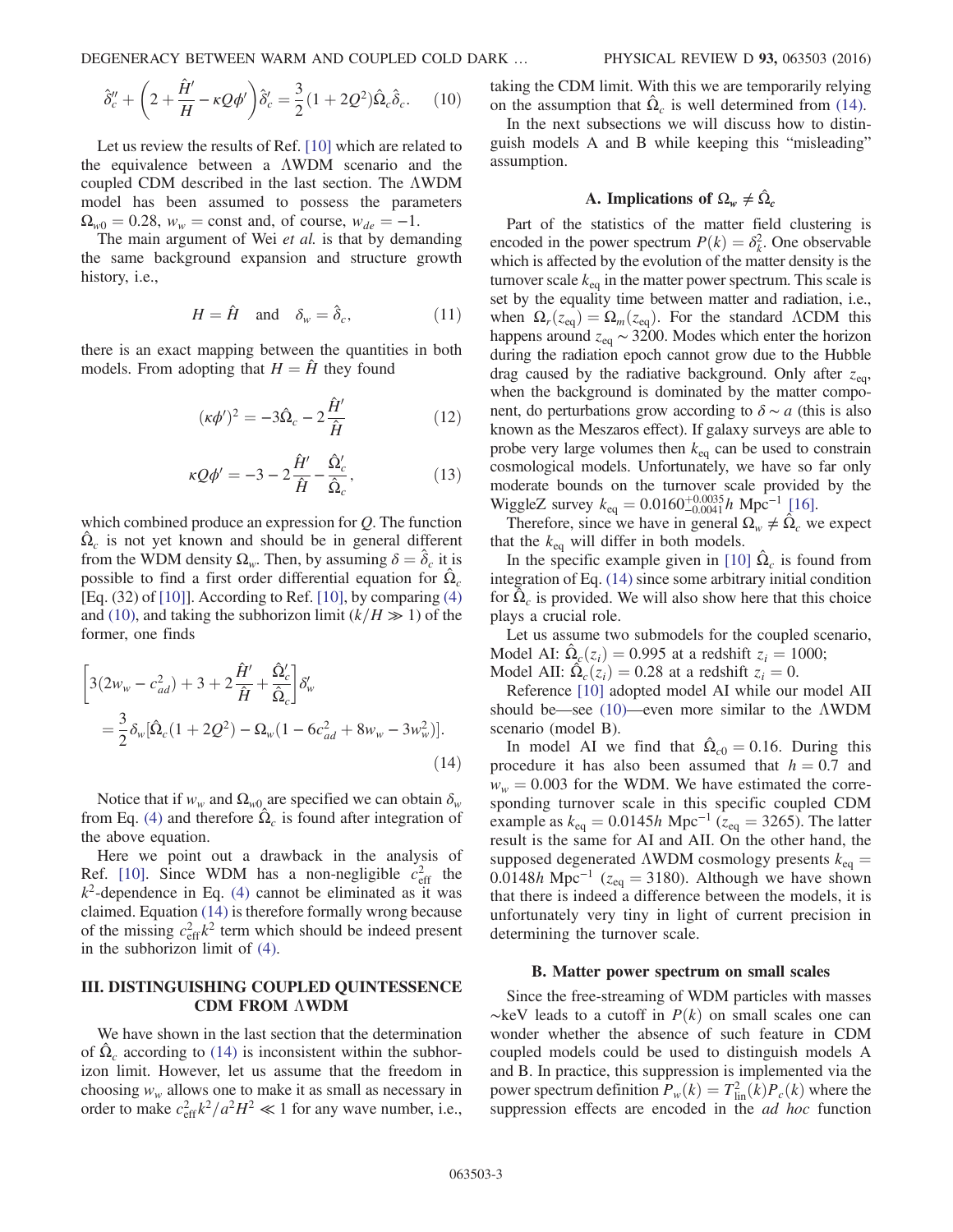$T_{\text{lin}}^2(k)$  which in fact also depends on the WDM particle mass  $m_w$  [\[17\]](#page-5-13). Current constraints from Lyman- $\alpha$  observations place a bound  $m_{\text{WDM}} \geq 3.3 \text{ keV}$  (2 $\sigma$ ) [\[18\]](#page-5-14). Moreover, the WDM signature on the HI 21 cm power spectrum which shall be measured in near the future by SKA [\[19\]](#page-5-15) has been discussed in [\[20\].](#page-5-16)

Now, let us provide a qualitative comparison between the ΛWDM and coupled CDM cosmologies concerning the  $P(k)$  construction. The matter power spectrum in coupled CDM cosmologies has been also widely studied assuming many different coupling functions [\[21\].](#page-5-17) One remarkable fact is that one does not observe a sharp suppression on small scales as in the WDM case. This already provides a hint at differentiating models A and B.

Another important remark here is related to the numerical simulation outcomes. In general, the standard ΛCDM model is plagued with the prediction of the large number of satellites and the cusp density profile of halos. In this sense, successful cosmologies should avoid the same CDM clustering patterns. Numerical results for coupled cosmologies usually identify specific signatures which are absent in uncoupled cases [\[22,23\]](#page-6-0). But in general, both coupled cosmologies and WDM seem to converge to similar predictions. However, available results for numerical simulations do not allow us the make clear statements on such distinguishability since different research groups have their own numerical suites which differ in aspects like initial conditions and merging assumptions, for instance. As far as we know, a direct comparison between coupled CDM and ΛWDM cosmologies has not yet been performed by the same group. Then, this strategy would lead to a clear picture on the indistinguishability of such models.

## C. The redshift space distortions signature of coupled/interacting models

We calculate here in detail the predictions for the redshift space distortions (RSD) in models A and B. In measuring the RSD the key physical quantity is the galaxies' peculiar velocities  $\vec{v}$  which quantifies how anisotropic the galactic clustering is. The derived quantity  $(f\sigma_8)$  which has been widely used for constraining cosmologies captures information from both the expansion growth rate via the definition  $f = d \ln \delta / d \ln a$  and the variance of the density field  $\sigma_8$ .

In the ΛWDM scenario we can project the WDM energy momentum tensor  $T^{\mu\nu}_{w;\mu} = 0$  parallel to its four-velocity  $u^{\mu}_{w}$ such that

$$
aH\delta'_w + (1+w)\Theta = 0 \tag{15}
$$

<span id="page-3-1"></span>where  $\Theta/aH = \nabla \cdot \vec{v}$ . Therefore, we find that

$$
-\frac{\Theta}{aH} = \left(\frac{f}{1+w}\right)\delta_w.
$$
 (16)

<span id="page-3-2"></span>

FIG. 1. Ratio of the RSD predictions between the coupled CDM and the ΛWDM models [\(20\).](#page-3-3)

For the coupled cosmology, however, we should start from

$$
T_{c;\mu}^{\mu\nu} = Q^{\nu}.
$$
 (17)

The projection of the above equation into  $u_c^{\mu}$  leads to

$$
a\hat{H}\hat{\delta}'_c + \frac{a\hat{Q}}{\hat{\rho}_c}\delta_c + \hat{\Theta} = 0.
$$
 (18)

<span id="page-3-0"></span>The corresponding velocity divergence in coupled CDM models will be then [\[24\]](#page-6-1)

$$
-\frac{\hat{\Theta}}{a\hat{H}} = \left(\hat{f} + \frac{Q}{\hat{\rho}_c\hat{H}}\right)\hat{\delta}_c.
$$
 (19)

It is worth noting that the condition  $\delta = \hat{\delta}$  means  $f = \hat{f}$ and therefore [\(19\)](#page-3-0) provides a clearer distinguished prediction for the RSD measurements than for the  $\triangle WDM$  case. Clearly, we have Θ/Θ ≠ 1 and therefore the degeneracy is broken at a linear level.

<span id="page-3-3"></span>In order to quantity whether or not the interacting term leads to a sizable effect in the RSD measurements we calculate the ratio between Eqs. [\(19\)](#page-3-0) and [\(16\)](#page-3-1),

$$
\frac{\hat{\Theta}}{\Theta} = \left(1 - \frac{\kappa \mathcal{Q} \phi'}{H^2 f}\right) (1 + w_w),\tag{20}
$$

and plot it in Fig. [1](#page-3-2). This shows that the configuration adopted by Wei et al. (AI) leads indeed to a large discrepancy in comparison to the ΛWDM model. However, the magnitude of this effect depends on the choice of the integration constant for  $\hat{\Omega}_c$  since the dashed curve (AII) leads to differences of order  $\leq 1\%$ . Such sensitivity is not reached by RSD surveys and therefore in practice the degeneracy can persist.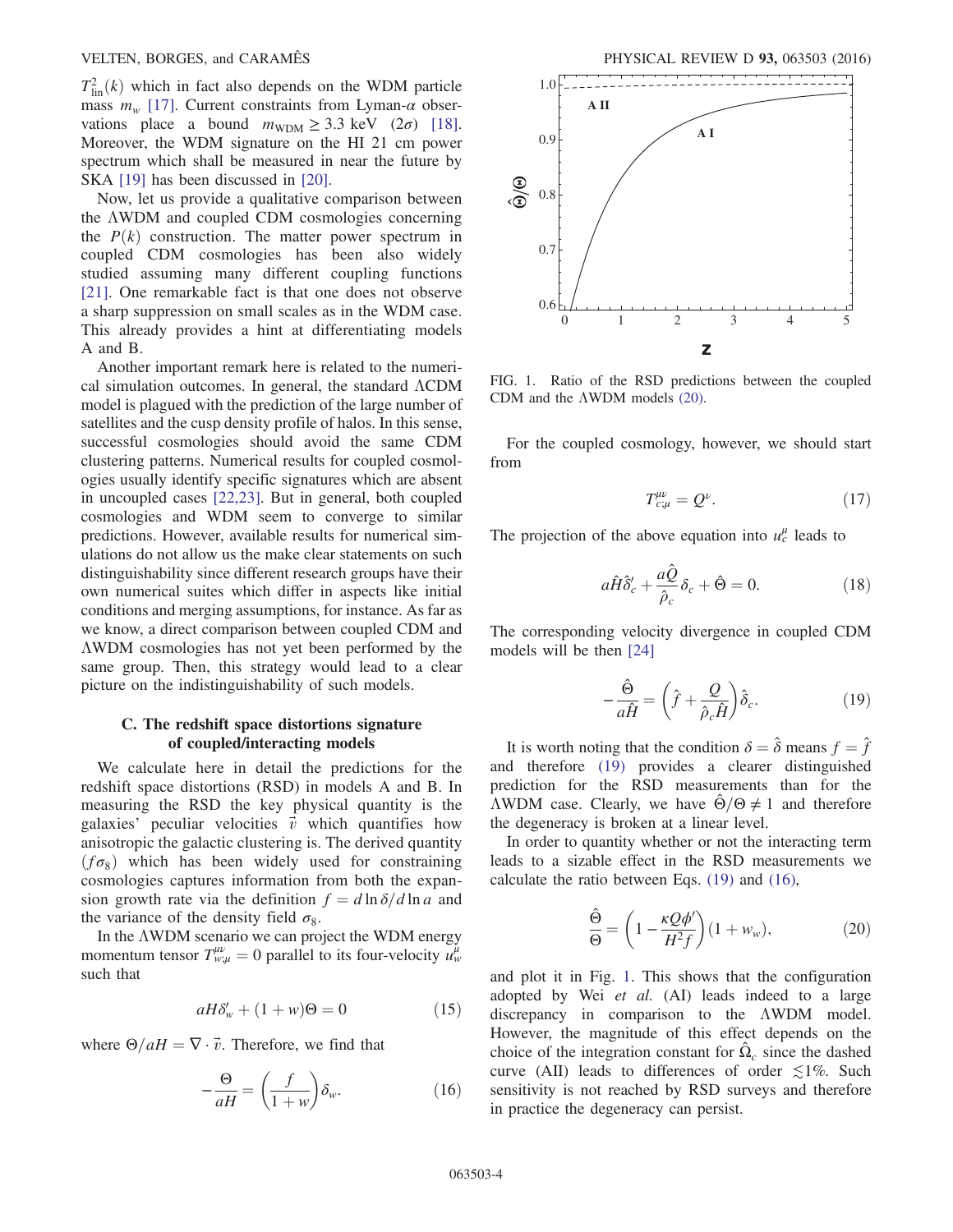### <span id="page-4-0"></span>IV. DISTINGUISHABILITY AT THE NONLINEAR LEVEL

Differences between WDM and CDM during the final process of clustering where effects like dynamical friction, tidal stripping, and tidal heating takes place are expected [\[25\]](#page-6-2), but such details should be investigated via numerical techniques.

The consequences at a nonlinear level of possible interactions in the dark sector have received considerable attention from cosmologists in recent years [\[26,27\].](#page-6-3) In these works the authors analyze the impacts of the interacting dark energy on small scales, gravitational bias between baryons and cold dark matter, halo mass function and the full nonlinear matter power spectrum obtained from simulations, comparing with a fiducial ΛCDM framework. In this context, recently some authors succeeded at finding new fitting functions that reproduce the nonlinear power spectrum provided by the N-body simulations [\[27\]](#page-6-4). Likewise, similar investigations looking for a potential signature of a WDM model on the nonlinear power spectrum evolution and other nonlinearity effects can be found in [\[17,18\].](#page-5-13)

In order to reinforce our claim we extend our investigation to the nonlinear ambit, by adopting the spherical collapse mechanism. Let us note that our line of reasoning has had so far the Fourier space as standpoint; thus a glance at the nonlinear regime enriches our analysis, allowing us to check the distinguishability of both models also in the real space. For the sake of simplicity we work within a neo-Newtonian fluid description and consider the top-hat profile for the spherical overdensity. In models satisfying this condition the perturbed physical quantities are assumed to be homogeneous throughout the collapse, so that the gradients of both the density and pressure perturbations are neglected. Our aim is to show that also within this framework the equivalence between ΛWDM and coupled  $\phi$ CDM models claimed by Wei *et al.* is not fulfilled. So let us now look at the dynamical equations describing the time evolution of the matter perturbation in these models. For the ΛWDM model the clustering component is the WDM whose equation of state is constant. In this case the spherical collapse predicts the following perturbative equation [\[28\]](#page-6-5),

<span id="page-4-1"></span>
$$
\ddot{\delta}_{w} + 2H\dot{\delta}_{w} - \frac{3}{2}\Omega_{w}(1+3w_{w})(1+w_{w})\delta_{w}
$$
\n
$$
= \frac{3}{2}\Omega_{w}(1+3w_{w})(1+w_{w})\delta_{w}^{2} + \frac{(4+3w_{w})}{3(1+w_{w})}\frac{\dot{\delta}_{w}^{2}}{(1+\delta_{w})},
$$
\n(21)

<span id="page-4-2"></span>whereas for the interacting  $\phi$ CDM the analogue equation comprises [which can be compared with Eq. (17) of Ref. [\[29\]](#page-6-6)]

$$
\ddot{\hat{\delta}} + (2H - \kappa Q \dot{\phi}) \dot{\hat{\delta}} - \left[ 2H\kappa Q \dot{\phi} + \frac{d}{dt} (\kappa Q \dot{\phi}) + \frac{3}{2} H^2 \hat{\Omega}_c \right] \hat{\delta}
$$
  
=  $\frac{3}{2} H^2 \hat{\Omega}_c \hat{\delta}^2 + \frac{1}{3(1 + \hat{\delta})} [4 \dot{\hat{\delta}}^2 - 5\kappa Q \dot{\phi} \dot{\hat{\delta}} \delta + (\kappa Q \dot{\phi})^2 \hat{\delta}^2].$  (22)

For the purpose of giving the reader a proper idea about the role played by the nonlinear terms in both models we separate them from the linear ones by displaying them at the right side of each corresponding equation. The breaking of the alleged equivalence claimed by Wei et al., at a linear level, becomes even clearer when we observe the full nonlinear equations above. By using the condition  $\delta = \hat{\delta}$ and  $H = \hat{H}$  a straightforward comparison between these dynamical equations is impossible. The nonlinear incre-ments appearing in [\(21\)](#page-4-1) are proportional to  $\dot{\delta}^2 (1 + \delta)^{-1}$  and  $\delta^2$ , while in Eq. [\(22\)](#page-4-2) the nonlinearity effects contribute with the terms  $\dot{\hat{\delta}}^2 (1 + \hat{\delta})^{-1}$ ,  $\hat{\delta}^2$ ,  $\dot{\hat{\delta}} \hat{\delta} (1 + \hat{\delta})^{-1}$  and  $\hat{\delta}^2 (1 + \hat{\delta})^{-1}$ . It is important to notice that unlike the former two terms the latter two do not have any counterparts in Eq. [\(21\)](#page-4-1). Furthermore these additional terms arise as direct contributions coming from the interaction assumption at nonlinear level, since they vanish automatically when the interaction is switched off ( $\phi$  = const), and the  $\Lambda$ CDM model is recovered. This feature allows us to interpret the terms  $\hat{\delta}\hat{\delta}(1+\hat{\delta})^{-1}$  and  $\hat{\delta}^2(1+\hat{\delta})^{-1}$  in Eq. [\(22\)](#page-4-2) as a sign of the existence of the interactions in the dark sector and since it is expected that these contributions become more and more important as the collapse reaches its final stages, we can infer that these terms can leave imprints on the estimate of abundance of collapsed objects which shall be different from the predictions coming from ΛWDM. Therefore this difference seems to be crucial to prevent the direct mapping between both models.

In fact it is possible to confirm the nonequivalence between these two scenarios and verify that the spherical collapse is indeed affected differently in both models. In order to provide an estimation on the magnitude of such difference we have solved numerically Eqs. [\(21\)](#page-4-1) and [\(22\)](#page-4-2), adopting model AII for comparison. Using the same initial condition for both overdensities we found that  $\delta_w^{NL}(z=0)$ and  $\hat{\delta}_c^{NL}(z=0)$  differ at the 22% level. For the sake of comparison, from Fig. [1](#page-3-2) we can infer that  $\Theta$  and  $\Theta$ calculated at  $z = 0$  differ only at the 1% level. Therefore, the nonlinear analysis seems to be more effective in differentiating these cosmologies.

As is well known the abundance of collapsed objects in a given cosmological scenario can be appraised using the linear overdensity evaluated at the collapse redshift  $\delta_{\text{crit}} \equiv \delta_{\text{linear}}(z = z_{\text{collapse}})$ , the so-called threshold. The collapse time means the instant at which the nonlinear density enhancement blows up which in general has a strong dependence upon the amplitude of the initial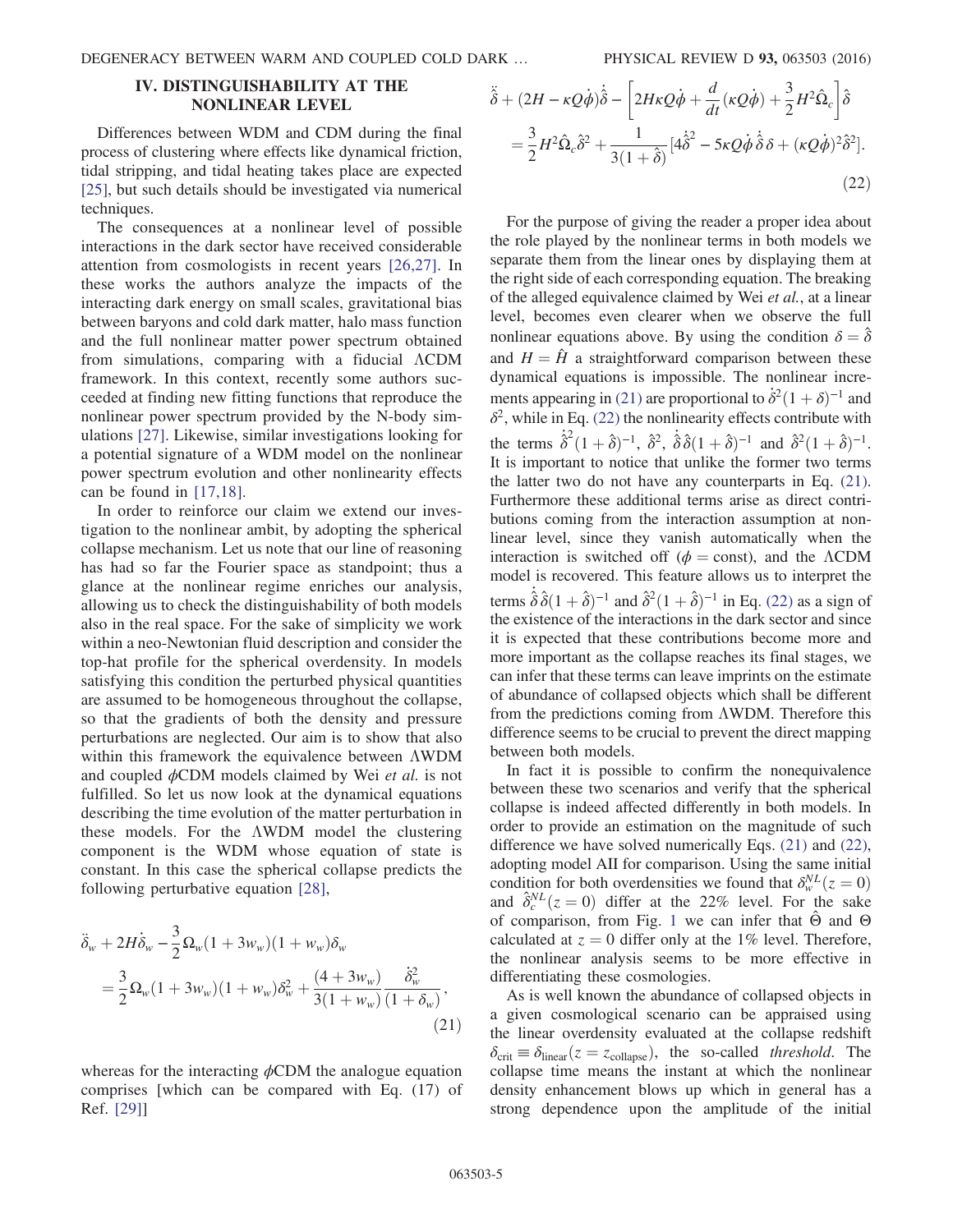overdensity: the greater (smaller) the initial density contrast is, the earlier (later) the collapse occurs. Thus, the values of  $\delta_w^{NL}(z=0)$  and  $\hat{\delta}_c^{NL}(z=0)$  reported above could be arbitrarily amplified by adjusting the initial conditions until the collapse (divergent nonlinear overdensity) is reached. Thus by aiming to verify how the degeneracy breaking of the models influences the corresponding threshold values, we computed such a parameter for each model at a specific time  $z_c$ . We pursued the same redshift collapse for each perturbative equation and adjusted it to  $z_c \sim 0$  by means of a meticulous choice of the initial conditions. For the ΛWDM model we set  $δ_w(z_i = 1000) = 3.4467 \times 10^{-3}$ and  $\delta'_w(z_i = 1000) = 6.43943 \times 10^{-8}$ , whereas for the coupled model we have  $\delta_c(z_i = 1000) = 3.779 \times 10^{-3}$ and  $\delta_c'(z_i = 1000) = 10^{-8}$ . Both cases provide redshift collapse values at the order  $z_c \sim 10^{-5}$ , and both values are approximately the same, differing just in the ninth decimal place. We observed that the discrepancy in both threshold values at  $z_c$  corresponds to a ∼2.2% level. Although quite small, the distinguishability appears again through a difference between the corresponding  $\delta_{\rm crit}$  for each aforesaid scenario. This tell us that investigating the amount of bound objects over a certain range of mass, following for instance the Press-Schechter formalism or Sheth-Tormen fitting, indicates a possible way to disrupt the supposed degeneracy between both models.

### V. FINAL REMARKS

We have discussed the possible indistinguishability at background and linear order between coupled CDMquintessence and ΛWDM scenarios presented in [\[10\]](#page-5-7). Such a situation is indeed quite intriguing since most of the available observational data would be unable to differentiate cosmological models.

Assuming the strategy of [\[10\]](#page-5-7) such that the scale dependence of Eq. [\(4\)](#page-1-0) is eliminated then, even so we were able to show that differences between such models persist. In this case the question becomes actually how sizable are such differences and whether or not observations of the structure growth history can distinguish them.

In particular the expression for the redshift space distortions in the coupled cosmology [\(19\)](#page-3-0) has a clear signature of the interaction Q.

Finally, we have also shown in Sec. [IV](#page-4-0) that the nonlinear density evolution of such models is indeed different.

### ACKNOWLEDGMENTS

We acknowledge enlightening conversations with Marco Bruni, Federico Piazza, Valentina Salvatelli and David Wands. We thank CNPq for financial support. H. V. also thanks the A\*MIDEX Foundation under Contract No. ANR-11-IDEX-0001-02 and H. B. thanks Fapesb.

- <span id="page-5-0"></span>[1] G. Bertone, D. Hooper, and J. Silk, [Phys. Rep.](http://dx.doi.org/10.1016/j.physrep.2004.08.031) 405, 279 [\(2005\).](http://dx.doi.org/10.1016/j.physrep.2004.08.031)
- <span id="page-5-1"></span>[2] P. Bode, J. P. Ostriker, and N. Turok, [Astrophys. J.](http://dx.doi.org/10.1086/321541) 556, 93 [\(2001\);](http://dx.doi.org/10.1086/321541) M. R. Lovell, C. S. Frenk, V. R. Eke, A. Jenkins, L. Gao, and T. Theuns, [Mon. Not. R. Astron. Soc.](http://dx.doi.org/10.1093/mnras/stt2431) 439, 300 [\(2014\).](http://dx.doi.org/10.1093/mnras/stt2431)
- <span id="page-5-2"></span>[3] C. M. Mueller, Phys. Rev. D **71**[, 047302 \(2005\);](http://dx.doi.org/10.1103/PhysRevD.71.047302) E. Calabrese, M. Migliaccio, L. Pagano, G. De Troia, A. Melchiorri, and P. Natoli, [Phys. Rev. D](http://dx.doi.org/10.1103/PhysRevD.80.063539) 80, 063539 [\(2009\);](http://dx.doi.org/10.1103/PhysRevD.80.063539) L. Xu and Y. Chang, [Phys. Rev. D](http://dx.doi.org/10.1103/PhysRevD.88.127301) 88, 127301 [\(2013\).](http://dx.doi.org/10.1103/PhysRevD.88.127301)
- <span id="page-5-3"></span>[4] L. Amendola, Phys. Rev. D 62[, 043511 \(2000\);](http://dx.doi.org/10.1103/PhysRevD.62.043511) W. Zimdahl, D. Pavon, and L. P. Chimento, [Phys. Lett. B](http://dx.doi.org/10.1016/S0370-2693(01)01174-1) 521, 133 [\(2001\).](http://dx.doi.org/10.1016/S0370-2693(01)01174-1)
- <span id="page-5-4"></span>[5] Y. L. Bolotin, A. Kostenko, O. A. Lemets, and D. A. Yerokhin, [Int. J. Mod. Phys. D](http://dx.doi.org/10.1142/S0218271815300074) 24, 1530007 (2015).
- <span id="page-5-5"></span>[6] H. E. S. Velten, R. F. vom Marttens, and W. Zimdahl, [Eur.](http://dx.doi.org/10.1140/epjc/s10052-014-3160-4) Phys. J. C 74[, 3160 \(2014\).](http://dx.doi.org/10.1140/epjc/s10052-014-3160-4)
- <span id="page-5-6"></span>[7] M. Kunz, Phys. Rev. D 80[, 123001 \(2009\).](http://dx.doi.org/10.1103/PhysRevD.80.123001)
- [8] S. Carneiro and H. A. Borges, [J. Cosmol. Astropart. Phys.](http://dx.doi.org/10.1088/1475-7516/2014/06/010) [06 \(2014\) 010.](http://dx.doi.org/10.1088/1475-7516/2014/06/010)
- [9] A. Aviles and J. L. Cervantes-Cota, [Phys. Rev. D](http://dx.doi.org/10.1103/PhysRevD.84.083515) 84, [083515 \(2011\).](http://dx.doi.org/10.1103/PhysRevD.84.083515)
- <span id="page-5-7"></span>[10] H. Wei, J. Liu, Z. C. Chen, and X. P. Yan, [Phys. Rev. D](http://dx.doi.org/10.1103/PhysRevD.88.043510) 88, [043510 \(2013\).](http://dx.doi.org/10.1103/PhysRevD.88.043510)
- <span id="page-5-8"></span>[11] J. Shim, J. Lee, and M. Baldi, [arXiv:1404.3639;](http://arXiv.org/abs/1404.3639) J. Lee and F. Hoyle, [Astrophys. J.](http://dx.doi.org/10.1088/0004-637X/803/1/45) 803, 45 (2015).
- <span id="page-5-9"></span>[12] C. Wetterich, [Lect. Notes Phys.](http://dx.doi.org/10.1007/978-3-319-10070-8_3) **892**, 57 (2015).
- [13] T. Clemson and K. Koyama, J. Cosmol. Astropart. Phys. 01 (2010) 010.
- <span id="page-5-10"></span>[14] L. Amendola, Phys. Rev. D 69[, 103524 \(2004\).](http://dx.doi.org/10.1103/PhysRevD.69.103524)
- <span id="page-5-11"></span>[15] L. Amendola and D. Tocchini-Valentini, [Phys. Rev. D](http://dx.doi.org/10.1103/PhysRevD.66.043528) 66, [043528 \(2002\).](http://dx.doi.org/10.1103/PhysRevD.66.043528)
- <span id="page-5-12"></span>[16] G. B. Poole et al., [Mon. Not. R. Astron. Soc.](http://dx.doi.org/10.1093/mnras/sts431) 429, 1902 [\(2013\).](http://dx.doi.org/10.1093/mnras/sts431)
- <span id="page-5-13"></span>[17] M. Viel, K. Markovic, M. Baldi, and J. Weller, Mon. Not. R. Astron. Soc. 421, 50 (2012).
- <span id="page-5-14"></span>[18] M. Viel, G.D. Becker, J.S. Bolton, and M.G. Haehnelt, Phys. Rev. D 88[, 043502 \(2013\)](http://dx.doi.org/10.1103/PhysRevD.88.043502).
- <span id="page-5-15"></span>[19] D. J. Schwarz et al., Proc. Sci., AASKA14 (2015) 032 [[arXiv:1501.03820\];](http://arXiv.org/abs/1501.03820) M. J. Jarvis et al., [arXiv:1501.03825.](http://arXiv.org/abs/1501.03825)
- <span id="page-5-16"></span>[20] I. P. Carucci, F. Villaescusa-Navarro, M. Viel, and A. Lapi, [J. Cosmol. Astropart. Phys. 07 \(2015\) 047.](http://dx.doi.org/10.1088/1475-7516/2015/07/047)
- <span id="page-5-17"></span>[21] G. Olivares, F. Atrio-Barandela, and D. Pavon, [Phys. Rev. D](http://dx.doi.org/10.1103/PhysRevD.74.043521) 74[, 043521 \(2006\)](http://dx.doi.org/10.1103/PhysRevD.74.043521); S. Lee, G.-C. Liu, and K.-W. Ng, [Phys.](http://dx.doi.org/10.1103/PhysRevD.73.083516) Rev. D 73[, 083516 \(2006\)](http://dx.doi.org/10.1103/PhysRevD.73.083516); S. Calogero and H. Velten, [J.](http://dx.doi.org/10.1088/1475-7516/2013/11/025) [Cosmol. Astropart. Phys. 11 \(2013\) 025;](http://dx.doi.org/10.1088/1475-7516/2013/11/025) D. R. Castro, H. Velten, and W. Zimdahl, [J. Cosmol. Astropart. Phys. 06](http://dx.doi.org/10.1088/1475-7516/2012/06/024) [\(2012\) 024;](http://dx.doi.org/10.1088/1475-7516/2012/06/024) R. F. vom Marttens, W. S. Hipólito-Ricaldi, and W. Zimdahl, [J. Cosmol. Astropart. Phys. 08 \(2014\) 004;](http://dx.doi.org/10.1088/1475-7516/2014/08/004)